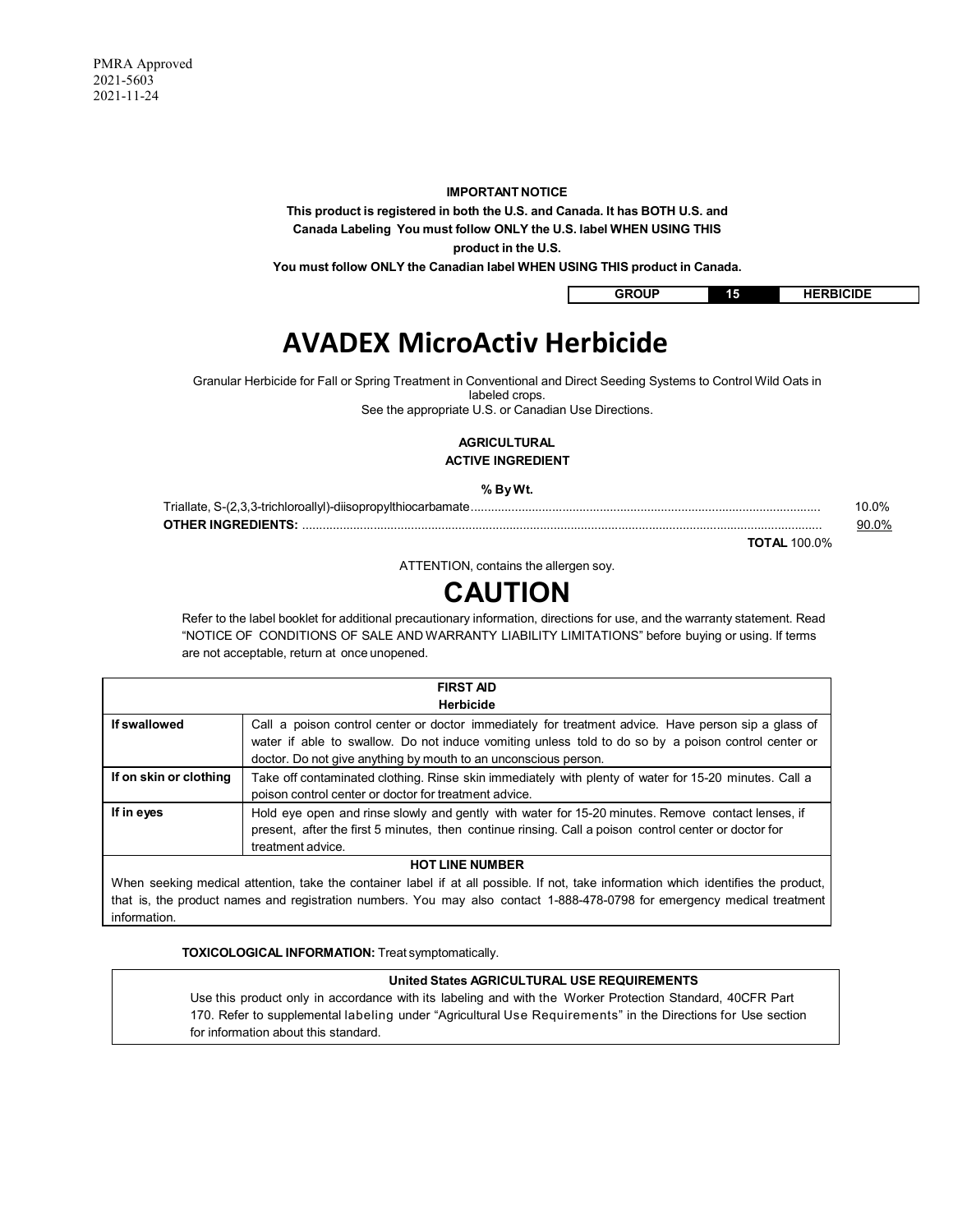# **ENVIRONMENTAL PRECAUTIONS**

Do not apply directly to water, to areas where surface water is present, or to intertidal areas below the mean high water mark. Do not contaminate water when cleaning equipment or disposing of equipment washwaters or rinsate. Refer to country specific label booklet for additional environmental hazard information.

# **PRECAUTIONARY STATEMENTS HAZARDS TO HUMANS AND DOMESTIC ANIMALS KEEP OUT OF REACH OF CHILDREN**

Causes skin and eye irritation. Avoid contact with skin, eyes or clothing. Wash thoroughly with soap and water after handling. Prolonged or frequently repeated skin contact may cause allergic reactions in some individuals. Do not take internally. Refer to country specific label booklet for additional precautions.

# **STORAGE AND DISPOSAL IN THE U.S.**

Do not contaminate water, foodstuffs, feed or seed by storage and disposal.

**PESTICIDE STORAGE:** Keep bag closed to prevent spills and contamination.

**PESTICIDE DISPOSAL:** Wastes resulting from the use of this product that cannot be used or chemically reprocessed should be disposed of in a landfill approved for pesticide disposal or in accordance with applicable Federal, state or local procedures. **CONTAINER DISPOSAL:** Nonrefillable container. Do not reuse or refill this container. Emptied container retains vapor and product residue. Observe all labeled safeguards until container is cleaned, reconditioned or destroyed. Completely empty container into transfer or application equipment. Offer for recycling, if available, or dispose of empty sack in a sanitary landfill or by incineration, or, if allowed by state and local authorities, by burning. If burned, stay out of smoke.

**(For multiwall bags)** Non refillable container. Do no reuse or refill this container. Completely empty container into application equipment. Offer for recycling if available, or dispose of empty container in a sanitary landfill or by incineration, or, if allowed by state and local authorities, by burning. If burned, stay out of smoke.

# **STORAGE AND DISPOSAL IN CANADA**

**STORAGE:** Keep Avadex MicroActiv Herbicide bag closed to prevent spills and

contamination. Avoid contamination of seed, feed and foodstuffs.

**DISPOSAL:** Do not reuse this container for any purpose. Thoroughly empty the contents of the container into the application device. Make the empty container unsuitable for further use. Dispose of the container in accordance with provincial requirements. For information on the disposal of unused, unwanted product, contact the manufacturer or the Provincial Regulatory Agency. Contact the manufacturer and the Provincial Regulatory Agency in case of a spill, and for clean-up spills.

**In the United States:** It is a violation of United States law to use this product without having obtained the United States label at the time of purchase and following the U.S. label at the time of application.

**In Canada: NOTICE TO USER:** This pest control product is to be used only in accordance with the directions on the label. It is an offense under the *Pest Control Products Act* to use this product in a w ay that is inconsistent with the directions on the label.

**NET CONTENTS 995 lbs/451.3 kg 50lbs/22.7 kg**



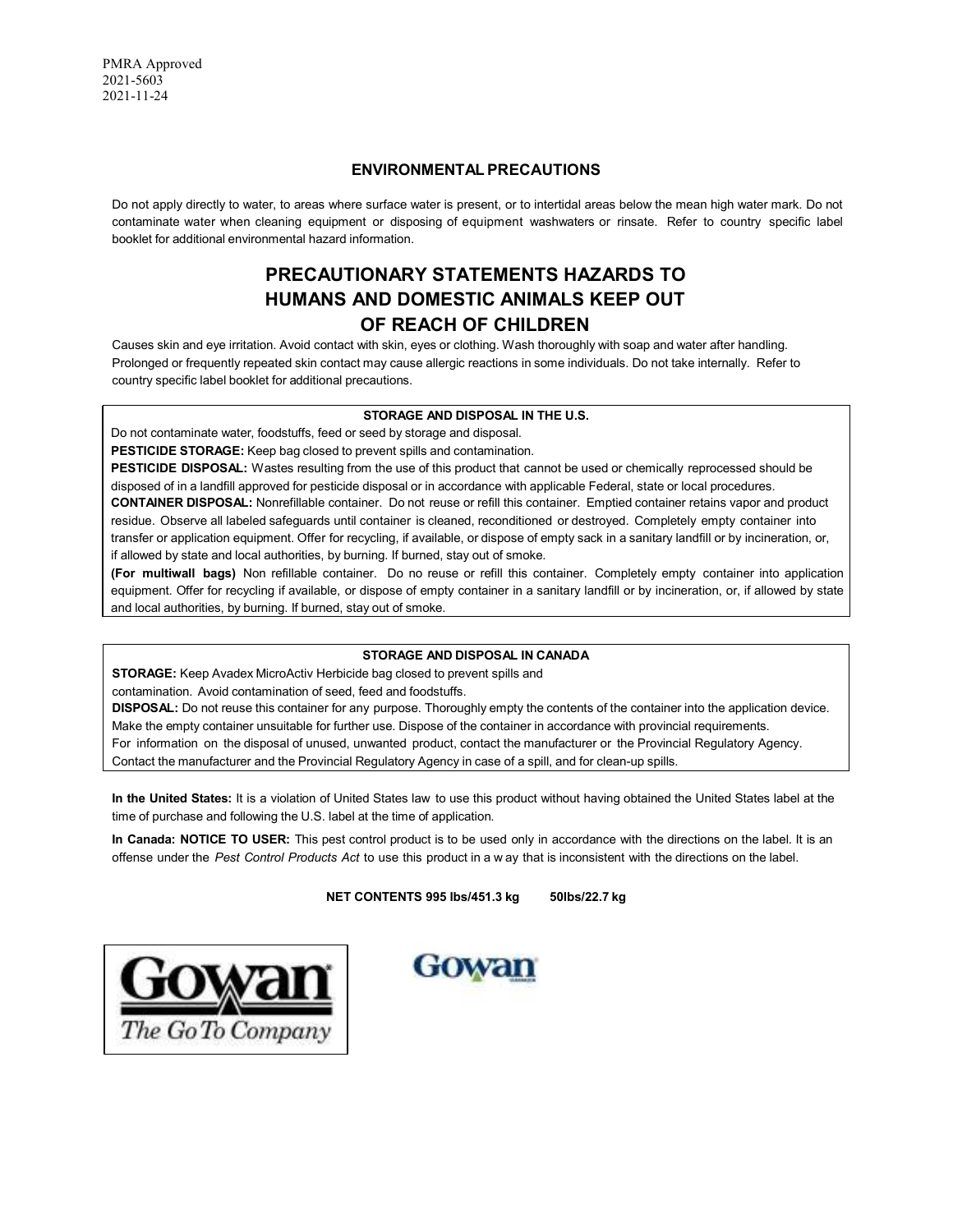PEST CONTROL PRODUCTS ACT<br>EPA Reg. No. 10163-287

EPA Est. No.070989-IA-001 Produced for:<br>
REGISTRATION No. 25112 Produced for: 
REGISTRATION No. 25112 REGISTRATION No. 25112 Gowan Company L.L.C. EPA Reg. No. 10163-287 Yuma, AZ 85366-5569 U.S.A. Product Information, contact: 1-800-960-4318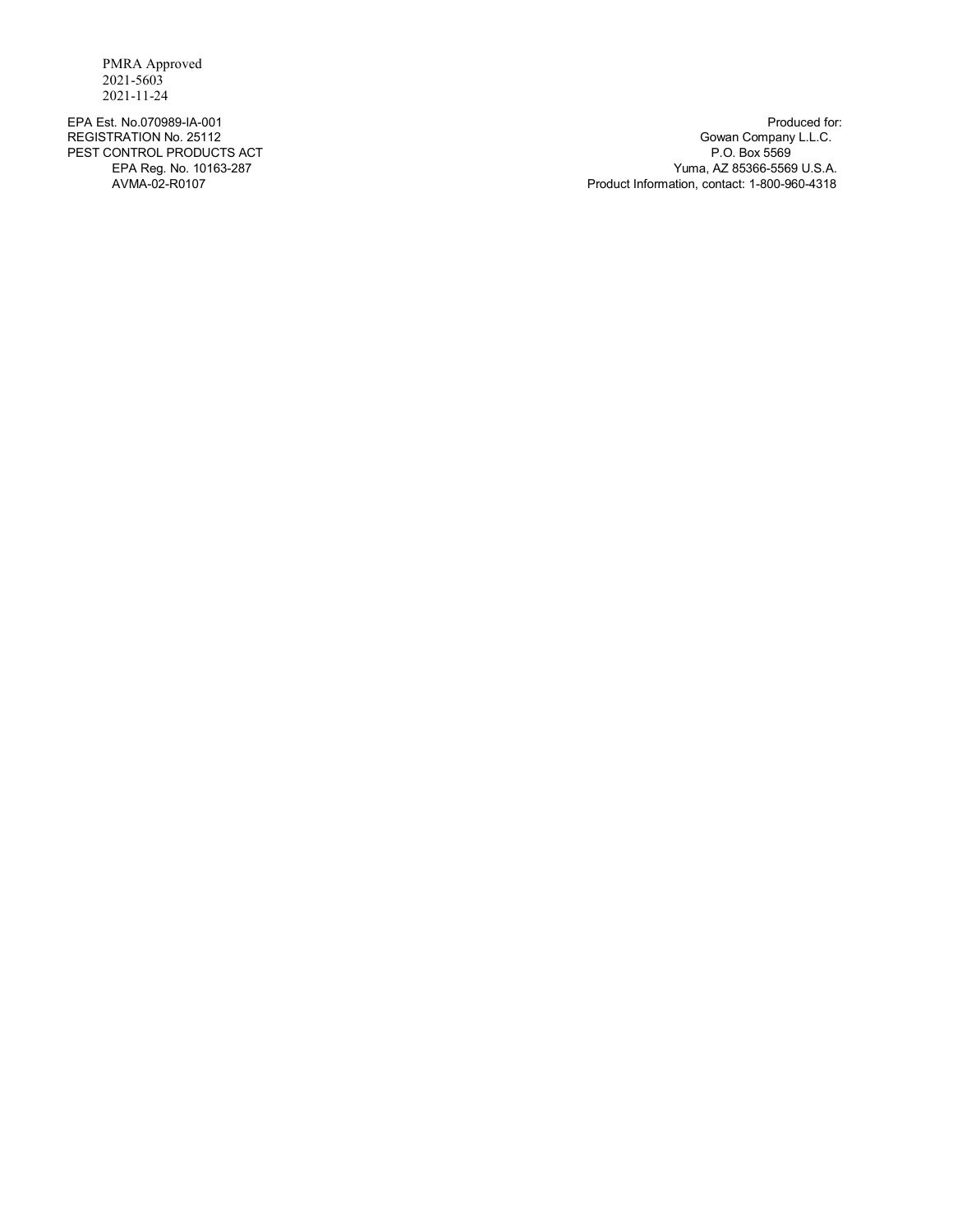**GROUP 15 HERBICIDE**

CANADIAN LABEL - It is a violation of Canadian law to use this product in Canada in a manner inconsistent with its Canadian labelling.

# **AVADEX MICROACTIV HERBICIDE**

# **In Canada**

**Granular Herbicide for Fall or Spring Treatment in Conventional and Direct Seeding Systems to Control Wild Oats in Spring and Durum Wheat, Barley, Rapeseed (including Canola), Flax (not including low linolenic acid varieties), Yellow and Brown Mustard, Oriental Mustard (condiment and oilseed types), Sugar Beets and Canary Seed**.

| <b>ACTIVE INGREDIENT</b> | % By Wt.            |
|--------------------------|---------------------|
|                          | 10.0%               |
|                          | 90.0%               |
|                          | <b>TOTAL 100.0%</b> |

ATTENTION, contains the allergen soy

#### **CAUTION**

#### **AGRICULTURAL Complete Directions for Use**

REGISTRATION NO. 25112 PEST CONTROL PRODUCTS ACT

Use only according to label instructions.

**IMPORTANT NOTE:** Before use, recalibrate application equipment.

READ THE ENTIRE LABEL BEFORE USING THIS PRODUCT. Use only according to label instructions. Read "NOTICE OF CONDITIONS OF SALE AND WARRANTY LIABILITY LIMITATIONS" before buying or using. If terms are not acceptable, return at once unopened.

.

NET CONTENTS: 451.3 kg



Gowan Company L.L.C. P.O. Box 5569 Yuma, Arizona 85366-5569

Product Information: 1-800-960-4318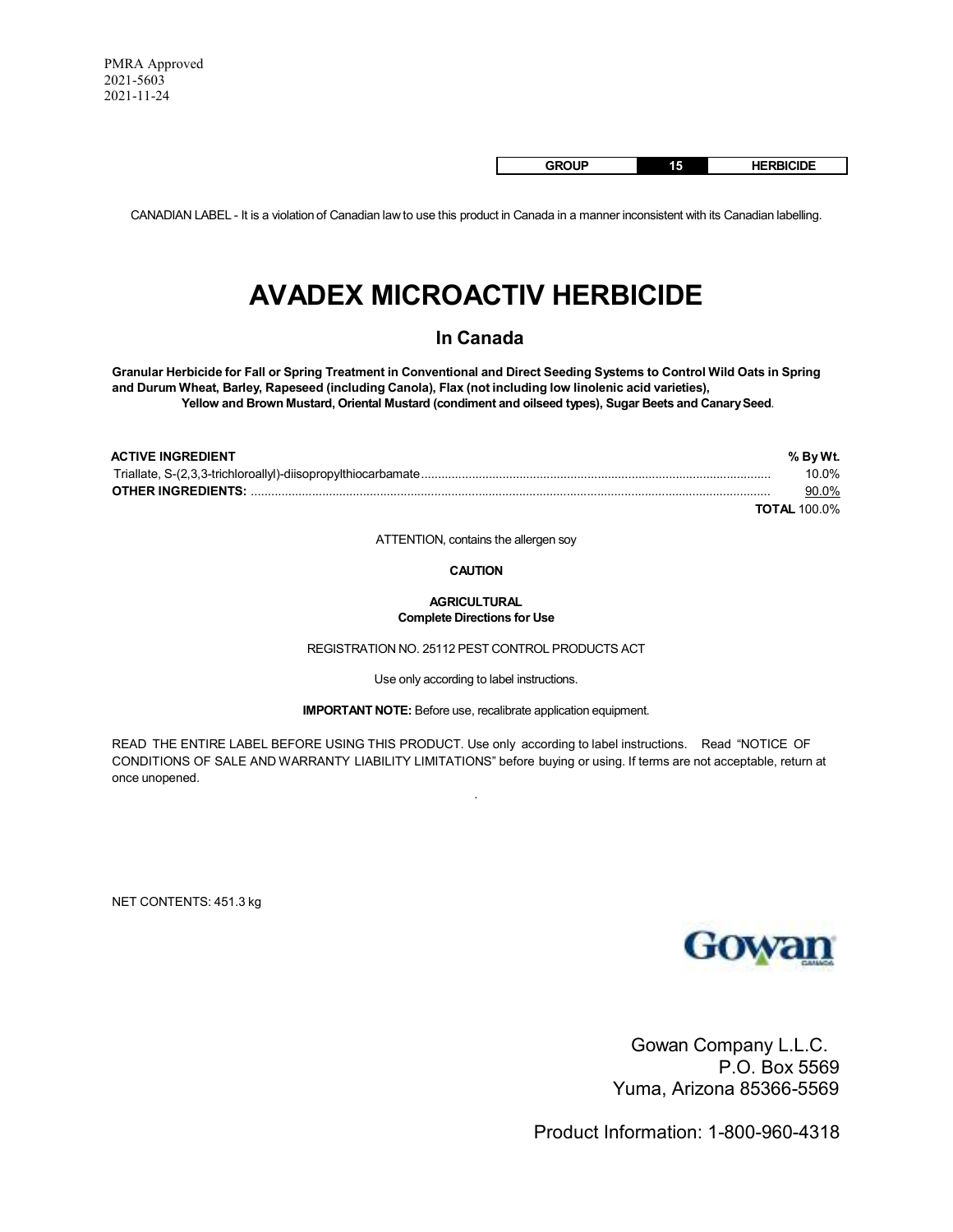# **PRECAUTIONS HAZARDS TO HUMANS AND DOMESTIC ANIMALS KEEP OUT OF REACH OF CHILDREN**

Causes skin and eye irritation. Avoid contact with skin, eyes or clothing. Wash thoroughly with soap and water after handling. Prolonged or frequently repeated skin contact may cause allergic reactions in some individuals. Do not take internally.

Wear chemical-resistant coveralls over long-sleeved shirt and long pants, chemical-resistant gloves, socks, and chemical-resistant footwear during mixing, loading, application, clean-up and repair. C h e m i c a l - r e s i s t a n t c o v e r a l l s a n d g l o v e s a r e n o t r e q u i r e d d u r i n q a e r i a l a p p l i c a t i o n w i t h in a c l o s e d c o c k p i t . In addition, during mixing, loading, clean-up and repair, wear either a respirator with a NIOSH-approved organic-vapour-removing cartridge with a prefilter approved for pesticides OR a NIOSH-approved canister approved for pesticides.

|                        | <b>FIRST AID</b>                                                                                      |  |  |  |
|------------------------|-------------------------------------------------------------------------------------------------------|--|--|--|
|                        | <b>Herbicide</b>                                                                                      |  |  |  |
| If swallowed           | Call a poison control center or doctor immediately for treatment advice. Have person sip a glass of   |  |  |  |
|                        | water if able to swallow. Do not induce vomiting unless told to do so by a poison control center or   |  |  |  |
|                        | doctor. Do not give anything by mouth to an unconscious person.                                       |  |  |  |
| If on skin or clothing | Take off contaminated clothing. Rinse skin immediately with plenty of water for 15-20 minutes. Call a |  |  |  |
|                        | poison control center or doctor for treatment advice.                                                 |  |  |  |
| If in eyes             | Hold eye open and rinse slowly and gently with water for 15-20 minutes. Remove contact lenses, if     |  |  |  |
|                        | present, after the first 5 minutes, then continue rinsing. Call a poison control center or doctor for |  |  |  |
|                        | treatment advice.                                                                                     |  |  |  |
|                        | HOT I INE NI IMRED                                                                                    |  |  |  |

# **HOT LINE NUMBER**

When seeking medical attention, take the container label if at all possible. If not, take information which identifies the product, that is, the product names and registration numbers. You may also contact 1-888-478-0798 for emergency medical treatment information.

# **TOXICOLOGICAL INFORMATION**

Treat symptomatically.

# **RESTRICTED-ENTRY INTERVAL**

Do not enter or allow worker entry into treated areas during the restricted-entry interval of 12 hours.

# **ENVIRONMENTAL PRECAUTIONS**

Do not apply directly to water, to areas where surface water is present, or to intertidal areas below the mean high water mark. Do not contaminate water when cleaning equipment or disposing of equipment washwaters or rinsate.

# **Runoff**

To reduce runoff from treated areas into aquatic habitats, consider the characteristics and conditions of the site before treatment. Site characteristics and conditions that may lead to runoff include, but are not limited to, heavy rainfall, moderate to steep slope, bare soil, poorly draining soil (e.g. soils that are compacted or fine textured such as clay).

Avoid application of this product when heavy rain is forecast.

Contamination of aquatic areas as a result of runoff may be reduced by including a vegetative strip between the treated area and the edge of the water body.

# **Leaching**

The use of this chemical may result in contamination of groundwater particularly in areas where soils are permeable (e.g. sandy soil) and/or the depth to the water table is shallow.

# **Volatilization**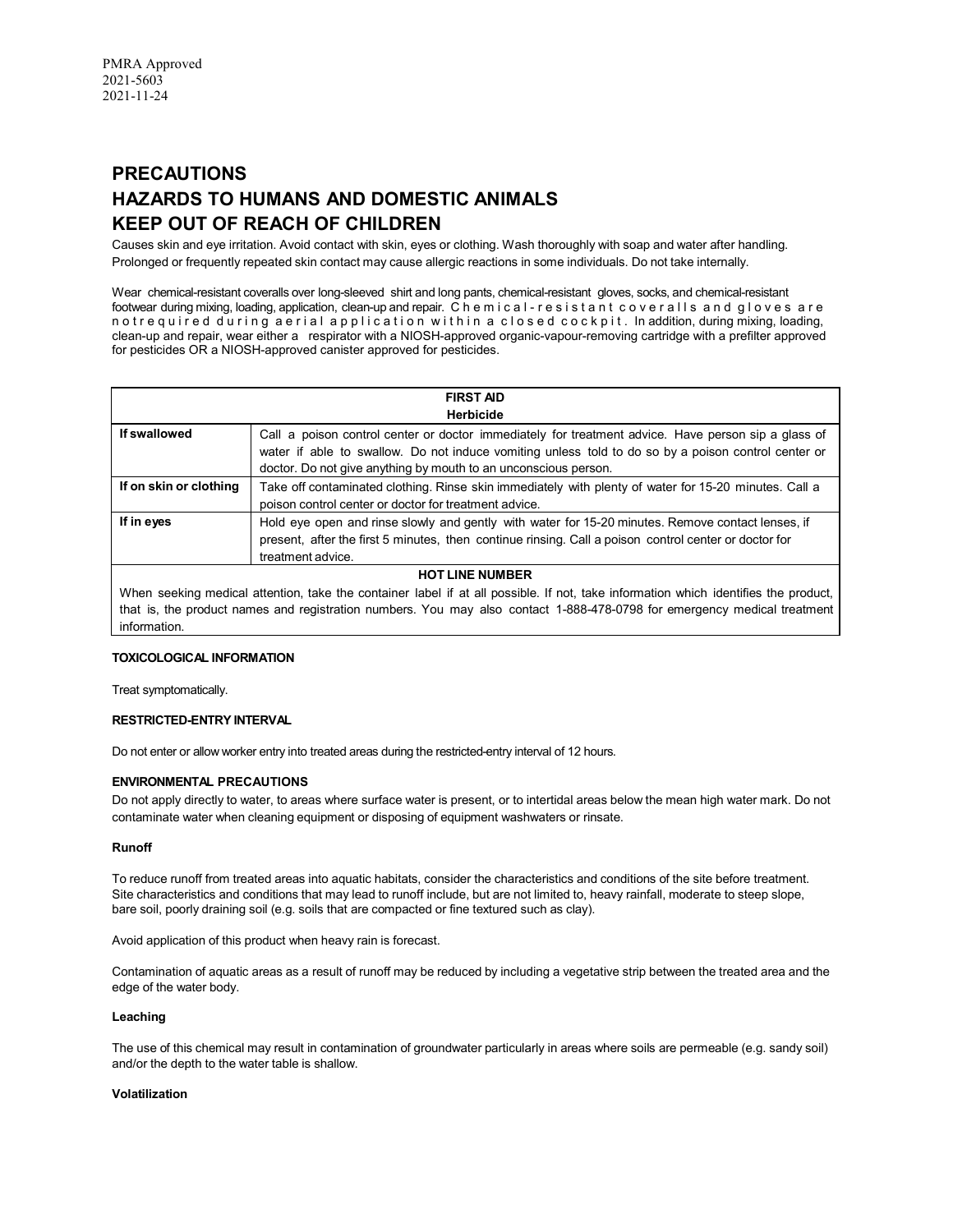The active ingredient contained in this product is known to volatilize. To reduce the atmospheric loading of triallate, effort should be made to reduce the volatilization such as the following:

- Incorporation into the soil concurrently with application.
- Application should occur when soil temperatures are 4°C or less.

# **STORAGE**

Keep Avadex MicroActiv Herbicide bag closed to prevent spills and contamination. Avoid contamination of seed, feed and foodstuffs.

#### **DISPOSAL**

Do not reuse this container for any purpose. Thoroughly empty the contents of the container into the application device. Make the empty container unsuitable for further use. Dispose of the container in accordance with provincial requirements. For information on the disposal of unused, unwanted product, contact the manufacturer or the Provincial Regulatory Agency. Contact the manufacturer and the Provincial Regulatory Agency in case of a spill, and for clean-up of spills.

#### **NOTICE TO USER**

This pest control product is to be used only in accordance with the directions on this label. It is an offence under the *Pest Control Products* Act to use this product in a way that is inconsistent with the directions on the label.

#### **GENERAL INFORMATION**

Wear chemical-resistant coveralls over long-sleeved shirt and long pants, chemical-resistant gloves, socks and chemical-resistant footwear during mixing, loading, application, clean-up and repair. Chemical-resistant coveralls and gloves are not required during aerial application within a closed cockpit. In addition, during mixing, loading, clean-up and repair, wear either a respirator with a NIOSHapproved organic-vapour-removing cartridge with a prefilter approved for pesticides OR a NIOSH-approved canister approved for pesticides.

This granular herbicide is recommended for wild oat control in conventional or direct seeding systems in spring and durum wheat, barley, rapeseed (including canola), flax (not including low linolenic acid varieties), yellow and brown mustard, Oriental mustard (condiment and oilseed types), sugar beets and canary seed, and field peas. Other crops should not be treated with this product as injury may occur.

This product can be either fall or spring applied according to the recommendations on this label. Seeding may be done either before or after application and incorporation in the spring depending upon the crop that is to be sown.

Pre-plant incorporated treatments generally provide superior wild oat control as compared to post-plant incorporated treatments.

This granular herbicide should be applied on the soil and incorporated before weeds germinate. If weeds have emerged prior to application, they must be controlled by tillage.

Application equipment must be properly calibrated. Application of an excessive rate of Avadex MicroActiv Herbicide may injure the crop, whereas application of too low a rate may result in poor wild oat control. Before applying this product, be sure the soil is in good working condition. Clay soils may require additional tillage to obtain good tilth. Application to a field which is wet, lumpy, rough or ridged will result in reduced wild oat control and promote crop thinning. See the "**Field Preparation**" section for additional information.

The initial incorporation of this product into the soil must be completed within 48 hours after application and before germination of wild oats, except for treatments in direct seed systems. (Refer to the " **Minimum Tillage/Direct Seeding Systems**" section of this label). The incorporation should not be deeper than 5 cm, as deeper incorporation tends to dilute the product, thus decreasing wild oat control and increasing the risk of crop injury. See the "**How to Incorporate**" section for additional information.

When using Avadex MicroActiv Herbicide, an untreated strip should be left for proof of results. Weed control may be evaluated by removing a surface 2.5 to 5 centimetres of soil at the time of germination to inspect the number of wild oats that were killed before emergence. This product is primarily absorbed by wild oat shoots from the treated layer of the soil. Wild oats are usually controlled before they emerge through the soil. Occasionally, and particularly under dry conditions and/or cool soil temperatures, some wild oats may emerge and reach the 3 to 4 leaf stage before dying.

Rainfall of at least 1.5 centimetres within 2 weeks after application in the spring is required to ensure maximum performance of the spring treatment.

Under conditions of prolonged cool soil temperatures at the time of germination, or extreme drought in spring, this product may not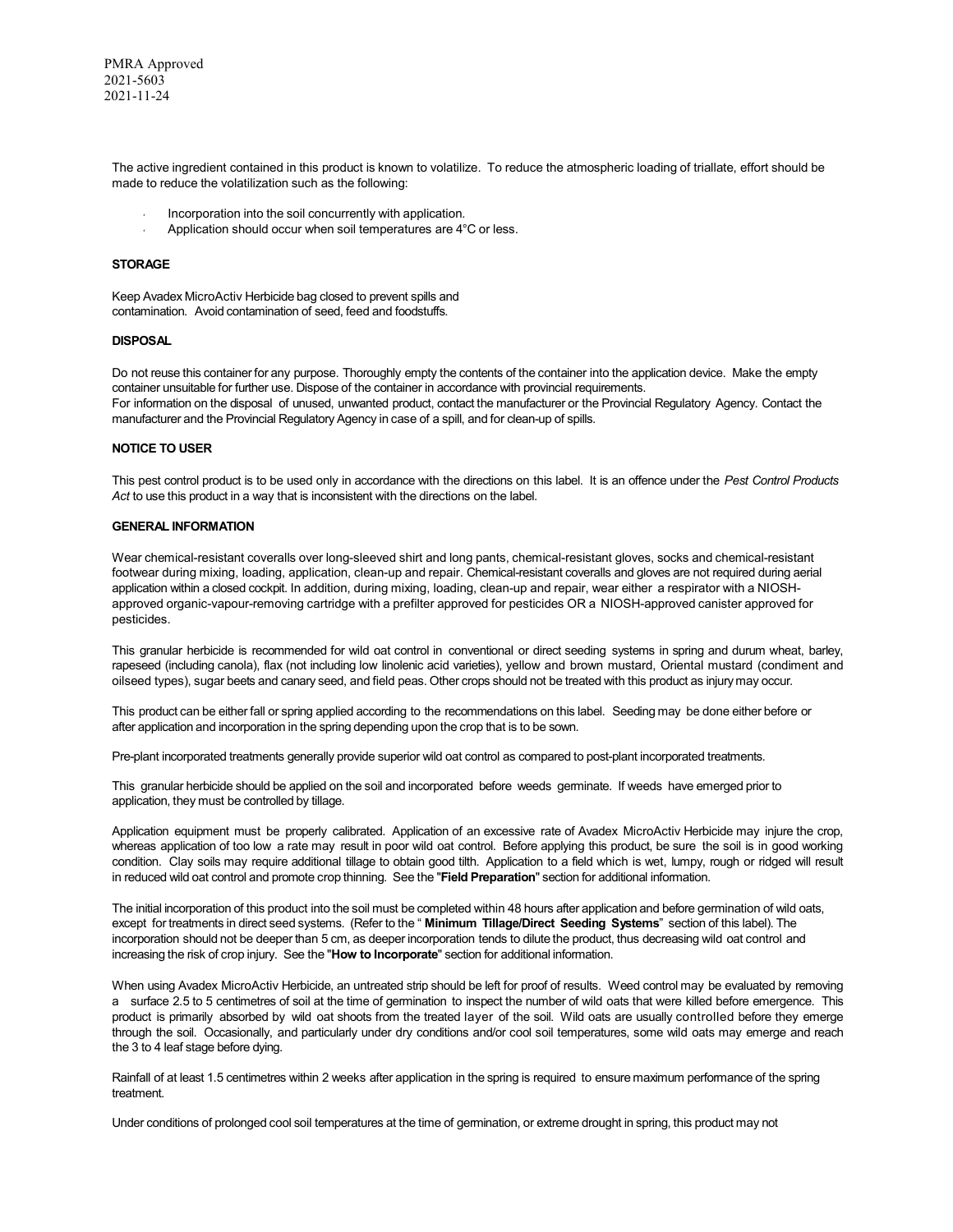maintain the usual high standard of wild oat control.

FOR BEST RESULTS ON SPRING APPLICATIONS IN CONVENTIONAL SEEDING SYSTEMS, DELAY THE SECOND INCORPORATION FOR AT LEAST 48 HOURS FOLLOWING THE FIRST. Under conditions of prolonged cool soil temperatures or extreme drought, a longer delay may be utilized to maximize control.

Underseeding legumes: This product can be used in labelled crops which are to be underseeded to forage legumes such as alfalfa, clovers and trefoil provided that the legumes are not harvested for green chop, silage or hay in the year of seeding.

**DO NOT** apply more than one application per year.

**DO NOT** apply this product directly to aquatic habitats (such as lakes, rivers, sloughs, ponds, prairie potholes, creeks, marshes, streams, reservoirs, ditches and wetlands), estuaries and marine habitats.

**DO NOT** contaminate irrigation or drinking water supplies or aquatic habitats by cleaning of equipment or disposal of wastes.

#### **NOTE**

Thinning in wheat following treatment has been known to occur under conditions of heavy rainfall and/or cold weather after application and before crop emergence. Thinning is usually avoided by applications after seeding in the spring and minimized WHEN THE SEED IS PLACED 1.5 TO 2.5 CENTIMETRES BELOW THE AVADEX MICROACTIV HERBICIDE TREATED SOIL LAYER. Thinning is usually more than offset by tillering and increased yields.

Some wheat thinning may be noted on eroded knolls.

Domestic oats should not be seeded where Avadex MicroActiv Herbicide was used the previous year. There is a possibility that this product m a y carry over sufficiently to injure this crop.

**CAUTION:** Do not graze the treated crops or cut for hay; there are not sufficient data to support such use.

#### **RESISTANCE MANAGEMENT RECOMMENDATIONS**

For resistance management, Avadex MicroActiv Herbicide is a Group 15 herbicide. Any weed population may contain or develop plants naturally resistant to Avadex MicroActiv Herbicide and other Group 15 herbicides. The resistant biotypes may dominate the weed population if these herbicides are used repeatedly in the same field. Other resistance mechanisms that are not linked to site of action, but specific for individual chemicals, such as enhanced metabolism, may also exist. Appropriate resistance-management strategies should be followed.

To delay herbicide resistance:

- Where possible, rotate the use of Avadex MicroActiv Herbicide or other Group 15 herbicides within a growing season (sequence) or among growing seasons with different herbicide groups that control the same weeds in a field.
- Use tank mixtures with herbicides from a different group when such use is permitted. To delay resistance, the less resistance-prone partner should control the target weed(s) as effectively as the more resistance-prone partner.
- Herbicide use should be based on an integrated weed management program that includes scouting, historical information related to herbicide use and crop rotation, and considers tillage (or other mechanical control methods), cultural (for example, higher crop seeding rates; precision fertilizer application method and timing to favour the crop and not the weeds), biological (weed-competitive crops or varieties) and other management practices.
- Monitor weed populations after herbicide application for signs of resistance development (for example, only one weed species on the herbicide label not controlled). If resistance is suspected, prevent weed seed production in the affected area if possible by an alternative herbicide from a different group. Prevent movement of resistant weed seeds to other fields by cleaning harvesting and tillage equipment when moving between fields, and planting clean seed.
- Have suspected resistant weed seeds tested by a qualified laboratory to confirm resistance and identify alternative herbicide options.
- Contact your local extension specialist or certified crop advisors for any additional pesticide resistance-management and/or integrated weed-management recommendations for specific crops and weed biotypes.
- For further information or to report suspected resistance, contact Gowan Company at 1-800-960-4318 or at www.gowanco.com.

### **HOW TO APPLY & CALIBRATE EQUIPMENT**

Avadex MicroActiv Herbicide must be applied through a ground broadcast applicator such as a grass seed attachment or a specially designed g r o u n d broadcast applicator. This product can also be applied by an airplane capable of applying small quantities of granules evenly.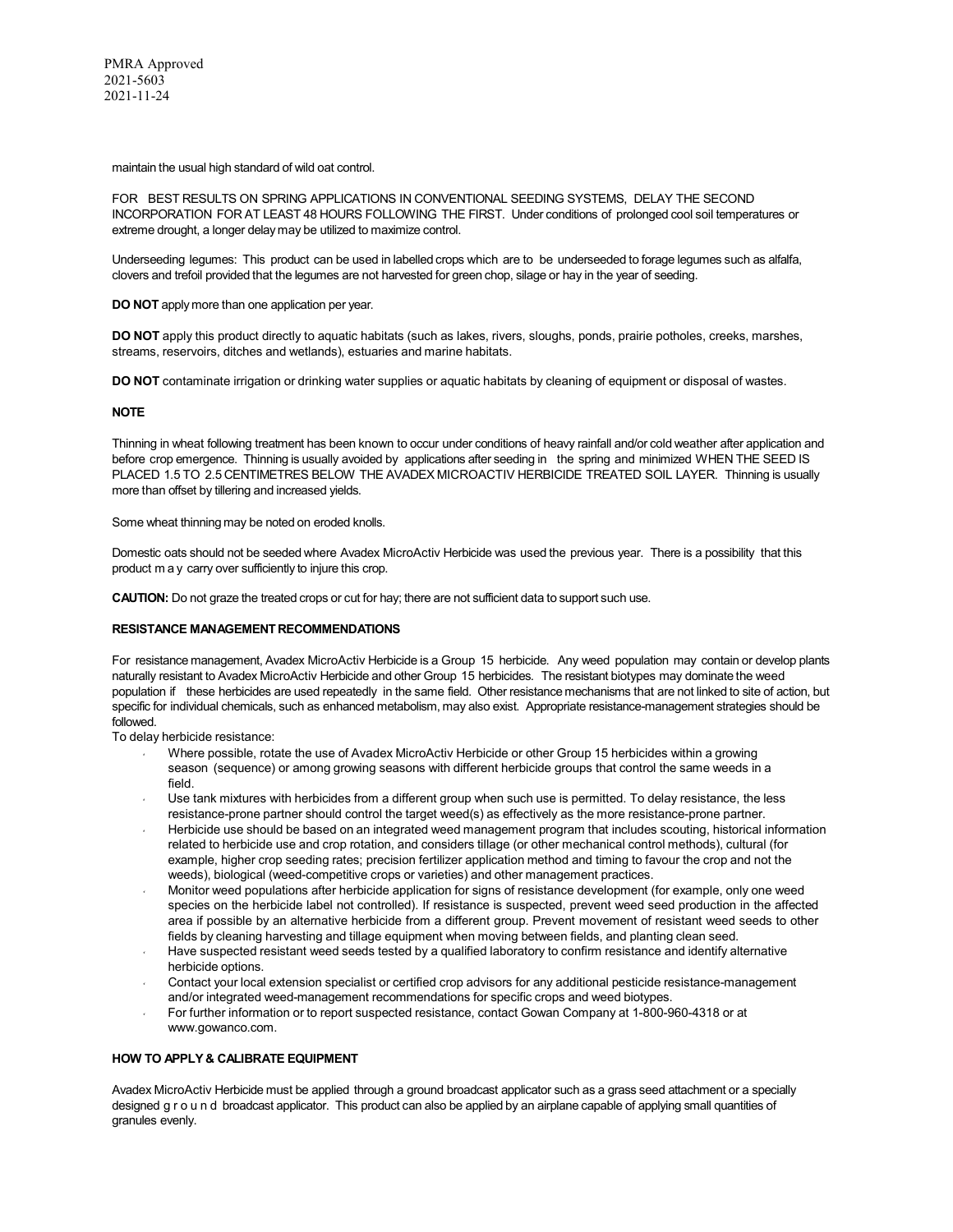#### **GROUND EQUIPMENT**

It is important that the applicator be calibrated properly to deliver the desired amount of this product to avoid applying too little or too much material. To give even distribution, scatter plates (similar to those used for applying granules in a band) must be attached to give overall coverage. To calibrate, attach cloth or strong plastic bag over each spreader plate or delivery tube. Operate over normal terrain to be treated at 6 to 8 km/h. Collect the granules from all outlets after covering the desired distance.

For example: If a 4.25 metres applicator is being used, stake off a distance of 200 metres in the field to be treated. After attaching a bag to each outlet, collect the granules while driving the distance. Check to see that each outlet disperses the same amount of granules. Combine all samples and weigh. For the above set of conditions, the quantities of granules that should be collected for the following recommended rates for broadcast treatment are:

|                     | <b>Recommended Rate</b> |          |                   |
|---------------------|-------------------------|----------|-------------------|
| Proper amount to be | 11 kg/ha                | 14 ka/ha | 17 kg/ha          |
| $collected =$       | 0.9 kg                  | $1.2$ kg | 1.5 <sub>kq</sub> |

If more or less than the desired quantity is collected, adjust opening accordingly and again collect the granules while driving the staked off distance. Continue this procedure until the proper amount is delivered.

To calibrate applicators using air pressure to disperse the granules, follow directions as outlined by manufacturer.

#### **AERIAL APPLICATION**

#### **Directions for Use**

Do not use human flaggers.

Apply only by fixed-wing or rotary aircraft equipment which has been functionally and operationally calibrated for the atmospheric conditions of the area and the application rates and conditions of this label.

Label rates, conditions and precautions are product specific. Read and understand the entire label before opening this product. Apply only at the rate(s) recommended for aerial application on this label. Where no rate for aerial application appears for the specific use, this product cannot be applied by any type of aerial equipment.

Ensure uniform application. To avoid streaked, uneven or overlapped application, use appropriate marking devices, or equivalent electronic positioning systems (GPS). The use of a spotter plane is recommended.

# **AVADEX MICROACTIV HERBICIDE RATES (kg/ha) Aerial Application**

|                                                                                                                | --- ORGANIC<br><b>MATTER---</b> |                        |  |  |
|----------------------------------------------------------------------------------------------------------------|---------------------------------|------------------------|--|--|
| <b>CROP</b>                                                                                                    | $2 - 4%$                        | <b>GREATER THAN 4%</b> |  |  |
| Spring & Durum Wheat                                                                                           | 14                              | 17                     |  |  |
| Barley, Canary Seed                                                                                            | 14                              | 17                     |  |  |
| Canola, Flax**,<br>Yellow and Brown Mustard, Oriental<br>Mustard (condiment and oilseed types),<br>Sugar Beets | 17                              | 22                     |  |  |
| Field peas                                                                                                     | 17                              | 22                     |  |  |

#### **Use Precautions**

Apply only when meteorological conditions at the treatment site allow for complete and even crop coverage. Apply only under conditions of good practice specific to aerial application as outlined in the *National Aerial Pesticide Application Manual*, developed by the Federal/Provincial/Territorial Committee on Pest Management and Pesticides.

Do not apply to any body of water. Avoid drifting of granules onto any body of water or other non-target areas.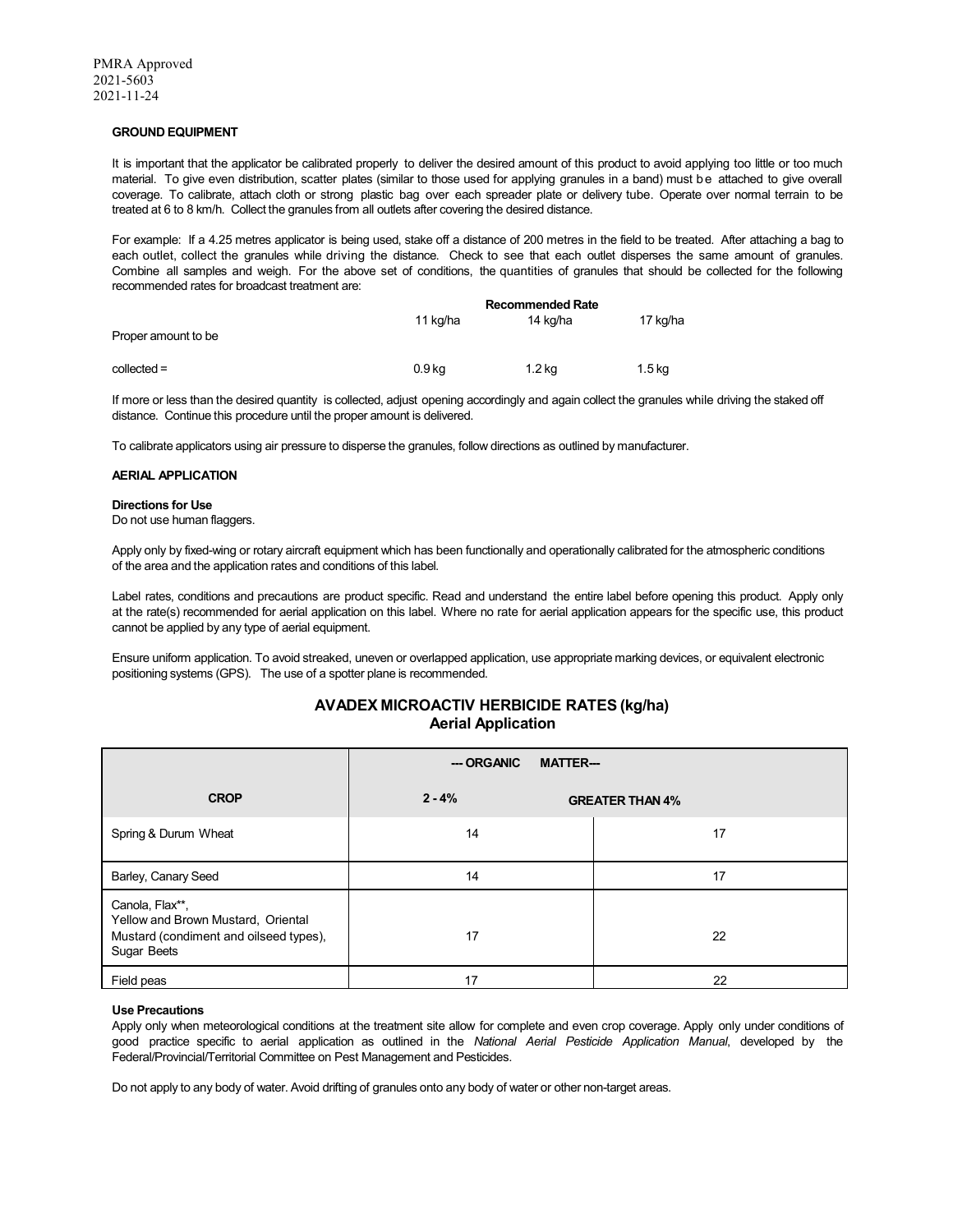Do not apply during periods of dead calm or when wind velocity and direction pose a risk of drift. Do not apply when the wind is blowing towards a nearby sensitive crop, garden, terrestrial habitat (such as shelter-belt) or aquatic habitat.

#### **Operator Precautions**

Do not allow the pilot to mix chemicals to be loaded onto the aircraft. Loading of premixed chemicals with a closed system is permitted.

It is desirable that the pilot have communication capabilities at each treatment site at the time of application.

The field crew and the mixer/loaders must wear chemical resistant gloves, coveralls and goggles or face shield during mixing/loading, cleanup and repair. Follow the more stringent label precautions in cases where the operator precautions exceed the generic label recommendations on the existing ground boom label.

All personnel on the job site must wash hands and face thoroughly before eating or drinking. Protective clothing, aircraft cockpit and vehicle cabs must be decontaminated regularly.

#### **Product Specific Precautions**

Read and understand the entire label before opening this product. If you have questions, call the manufacturer at 1-800-960-4318 or obtain technical advice from the distributor or your provincial agricultural representative.

For aerial applications, attachments designed for applying low volumes of granules must be used. Appropriate modifications should be made to equipment to ensure precise application. It is also necessary to properly calibrate equipment to ensure uniformity of application and proper rate.

#### **FIELD PREPARATION**

Before applying this product be sure the soil is in good working condition. All deep tillage by cultivation or double disc implements must be completed prior to application of this product. If excessive trash is present, additional tillage or other appropriate trash management practice will be necessary to reduce the trash cover to an acceptable level before application as too much trash can make uniform incorporation difficult.

If the soil is excessively wet or lumpy, making proper incorporation difficult, cultivation with suitable tillage equipment may be required before application and incorporation to improve the soil condition. If ridging is a problem, suitable tillage is recommended prior to application to eliminate the ridging and ensure uniform distribution of the herbicide. Fall tillage is not necessary with the direct seed - high disturbance systems fall treatment.

# **DIRECTIONS FOR USE**

DO NOT apply more than one application per year.

DO NOT apply this product directly to aquatic habitats (such as lakes, rivers, sloughs, ponds, prairie potholes, creeks, marshes, streams, reservoirs, ditches and wetlands), estuaries and marine habitats.

DO NOT contaminate irrigation or drinking water supplies or aquatic habitats by cleaning of equipment or disposal of wastes.

# **MINIMUM TILLAGE/DIRECT SEEDING SYSTEMS**

# **Prairie Provinces and Interior of BC ONLY Incorporation**

#### **High Disturbance Systems (Minimum Tillage)**

A high disturbance incorporation can be conducted prior to seeding or as part of the seeding operation. A high disturbance system is one that disturbs the soil enough so that emerged weeds are controlled by the tillage. (High disturbance may be caused by the seed drill cultivator or disc type, or with harrows following the seed drill, or both). Levelling the soil at or after seeding with harrows will ensure uniform product coverage and best performance.

Application of granules 10-14 days prior to incorporation is required for best results.

#### **Low Disturbance Systems**

A low disturbance operation (eg. zero tillage seeding operation) can also be used. A low disturbance system (eg. zero tillage air seeder) will not disturb the soil enough to control emerged weeds; therefore, a preseeding burnoff treatment using a herbicide such as Roundup $\rightarrow$ may be necessary. Application of granules at least two weeks prior to incorporation is required for best results.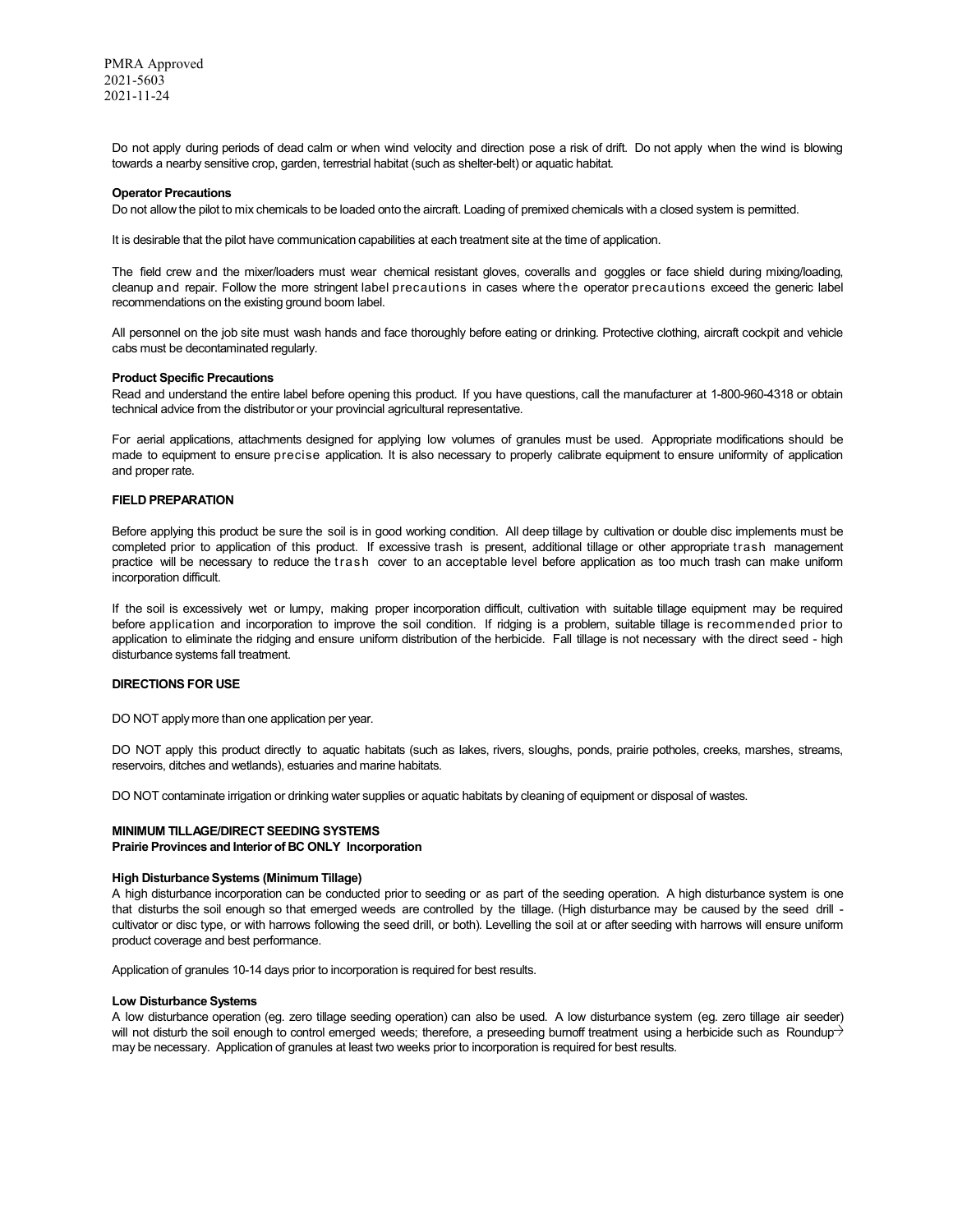For optimum results with Avadex MicroActiv Herbicide treatments in direct seed systems, seed when wild oat growth is noticeable in the field. This will ensure that the soil is warm enough for activation of Avadex MicroActiv Herbicide.

Minimum Tillage/Direct Seed applications should not be made to fields covered with snow or excessive crop residue which will not allow granule contact with soil. If excessive crop residue exists at the time of application, a vigorous harrowing can be used to ensure that the h e r b i c i d e granules make adequate contact with the soil.

Under excessively warm or wet conditions between application and crop emergence, control may be reduced. For best results on heavy w i l d oat infestations, use the incorporated treatment only.

Soil colour may not be a precise indicator of organic matter content. Ensure that the application rate chosen from the table below is appropriate for your soil type.

Do not apply by surface application more than once per year.

# **FALL TREATMENT**

Where fields are prone to water and/or wind erosion and fall tillage is therefore undesirable, fall minimum tillage applications should be made when the average soil temperature at the 5 centimetres depth is 4 °C or less and within 3 weeks of soil freeze up. This situation generally occurs by October 1 across the Prairies.

Apply at rates shown in the following table. Applications should be made to standing stubble, chemical fallow, or summerfallow fields in a state of low soil erodibility. Avoid smooth, hard-packed soil conditions which may allow granules to drift. Avoid applications to fields in a state of high soil erodibility.

No fall incorporation is required. Incorporation may be conducted in the spring prior to seeding or at seeding.

Applications should not be made to fields covered with snow or excessive crop residue which will not allow granule contact with soil. If excessive crop residue exists at the time of application, a vigorous harrowing can be used to ensure that the herbicide granules make a d e q u a t e contact with the soil.

Under excessively warm or wet conditions between application and crop emergence, control may be reduced. For best results on heavy w i l d oat infestations, use the incorporated treatment only.

Soil colour may not be a precise indicator of organic matter content. Ensure that the application rate chosen from the table below is appropriate for your soil type.

Do not use this treatment on soils with less than 2% organic matter content.

# **AVADEX MICROACTIV HERBICIDE RATES (kg/ha) - FALL (Minimum Tillage/Direct Seed Systems)**

|                                                                                                                          | <b>ORGANIC MATTER</b> |                 |                           |
|--------------------------------------------------------------------------------------------------------------------------|-----------------------|-----------------|---------------------------|
| <b>CROP</b>                                                                                                              | $2-4%$                | Greater than 4% | <b>SEEDING DEPTH</b>      |
| Spring & Durum<br>Wheat                                                                                                  | 14                    | 17              | $5 - 7.5$ cm <sup>*</sup> |
| Barley, Canary Seed                                                                                                      | 14                    | 17              | $5 - 7.5$ cm <sup>*</sup> |
| Canola, Flax**,<br>Yellow and Brown Mustard,<br>Oriental Mustard (condiment<br>and oilseed types), Sugar<br><b>Beets</b> | 17                    | 22              | As desired                |
| Field peas                                                                                                               | 17                    | 22              | As desired                |

\* This seeding depth will ensure placement below the treated layer.

\*\* Do not use on low linolenic acid varieties of flax

#### **SPRING TREATMENT**

Apply Avadex MicroActiv Herbicide in the Spring when average soil temperature at the 5 centimetre depth is 4°C or less. Use the rate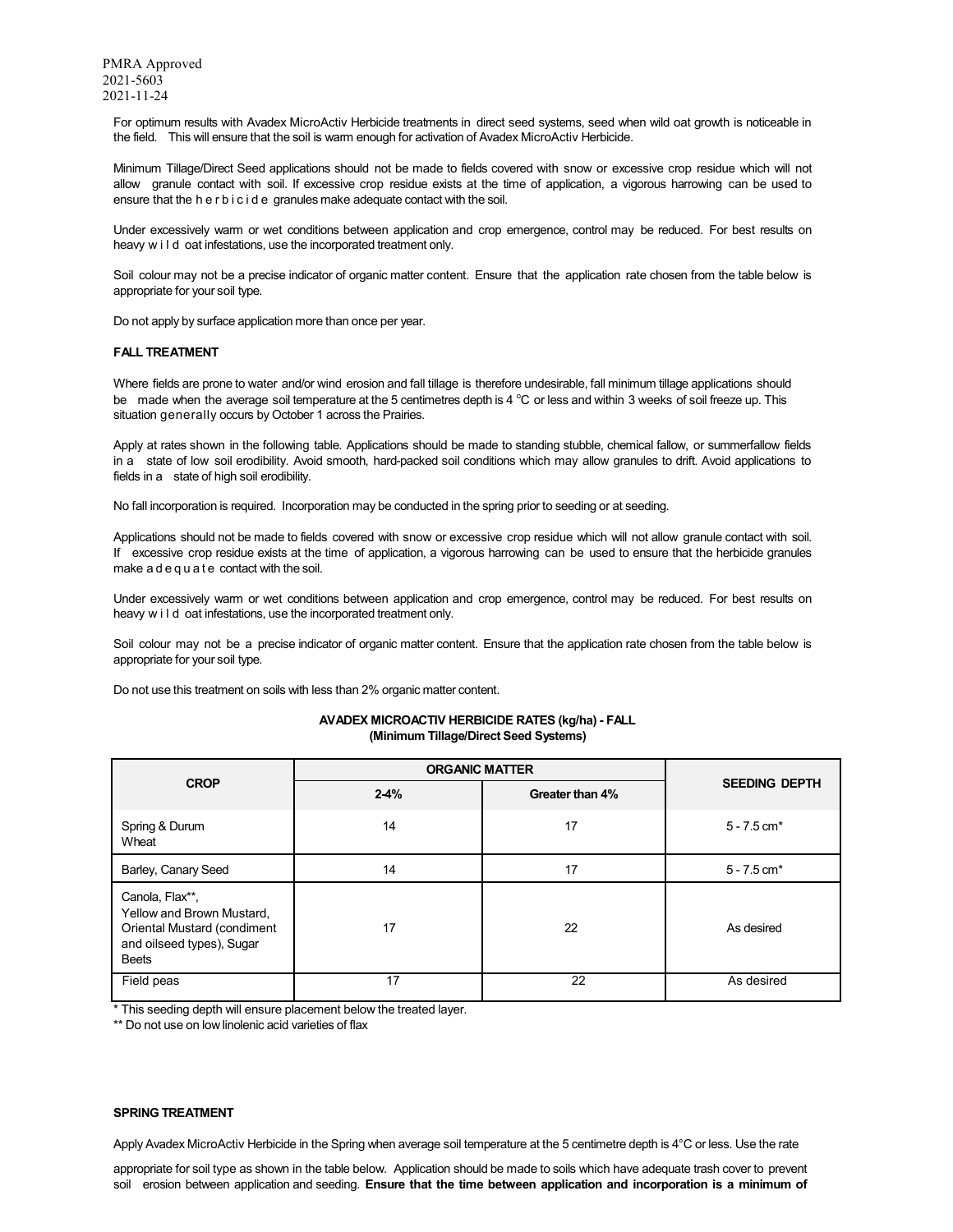**10 to 14 days.** Do not apply more than 4 weeks before intended seeding.

Refer to Minimum Tillage – Fall treatment section for relevant information on field and weather conditions prior to application of Avadex MicroActiv Herbicide.

Incorporation may occur prior to or at seeding, as described below.

# **AVADEX MICROACTIV HERBICIDE RATES (kg/ha) - SPRING (Minimum Tillage/Direct Seed Systems)**

| <b>CROP</b>                                                                                                                        | <b>ORGANIC MATTER</b> | <b>SEEDING DEPTH</b> |                           |
|------------------------------------------------------------------------------------------------------------------------------------|-----------------------|----------------------|---------------------------|
|                                                                                                                                    | 4% or Less            | Greater than 4%      |                           |
| Spring & Durum<br>Wheat                                                                                                            | 14                    | 17                   | $5 - 7.5$ cm <sup>*</sup> |
| Barley, Canary Seed                                                                                                                | 14                    | 17                   | $5 - 7.5$ cm <sup>*</sup> |
| Canola, Flax**,<br>Yellow and Brown Mustard,<br><b>Oriental Mustard</b><br>(condiment and oilseed<br>types), Sugar<br><b>Beets</b> | 17                    | 22                   | As desired                |
| Field peas                                                                                                                         | 17                    | 22                   | As desired                |

\* This seeding depth will ensure placement below the treated layer.

\*\* Do not use on low linolenic acid varieties of flax

#### **AVADEX MICROACTIV HERBICIDE APPLICATIONS IN CONVENTIONAL TILLAGE SYSTEMS**

#### **HOW TO INCORPORATE**

This product must be incorporated into the soil, using suitable tillage equipment, in order to provide wild oat control. Two incorporation operations at right angles to one another are necessary for thorough mixing of this product in the soil, except for treatments in minimum tillage/direct seeding systems. The first incorporation should be completed within 48 hours of application, whereas the second incorporation may or may not be done immediately thereafter, depending upon the timing of the application. See the **"Fall Incorporation"** and **"Spring Incorporation"** sections of this label for additional information.

Do not incorporate this product more than 5 centimetres. This can be accomplished by setting the tillage equipment to work the soil no deeper than 7.5 centimetres to 10 centimetres. Shallow incorporation is necessary to prevent dilution of the product, thus decreasing wild o a t control and increasing the risk of crop injury.

Harrowing does not provide effective incorporation if compact soil prevents penetration of harrow teeth or if trash accumulates in the harrow s e c t i o n s or if harrows bounce.

#### **FALL INCORPORATION**

This product must be incorporated as described in the **"How to Incorporate"** section of this label.

For fall applications (except for treatments in minimum INCORPORATION IN CONJUNCTION WITH FALL FERTILIZER tillage/ direct seeding systems), only one incorporation is required in the fall. The second incorporation may be done either in the fall (prior to soil freeze-up) or in the spring. See the **"Spring Incorporation"** section for additional information.

#### **BANDING**

This product may be broadcast prior to or in conjunction with fall fertilizer banding. It is necessary to ensure that the shank spacing, speed of travel and soil conditions (including moisture content and crop residue levels) are suitable to ensure that sufficient soil is being thrown to cover the granules.

If the following seeding operation is to be conducted using either a hoe drill or a double disc press drill, then the second incorporation (fall or prior to seeding in the spring) must be conducted using a field cultivator or similar equipment to ensure uniform distribution of the herbicide.

Contact your distributor or local crop advisor for specific recommendations for applying this product in conjunction with fall fertilizer banding.

#### **SPRING INCORPORATION**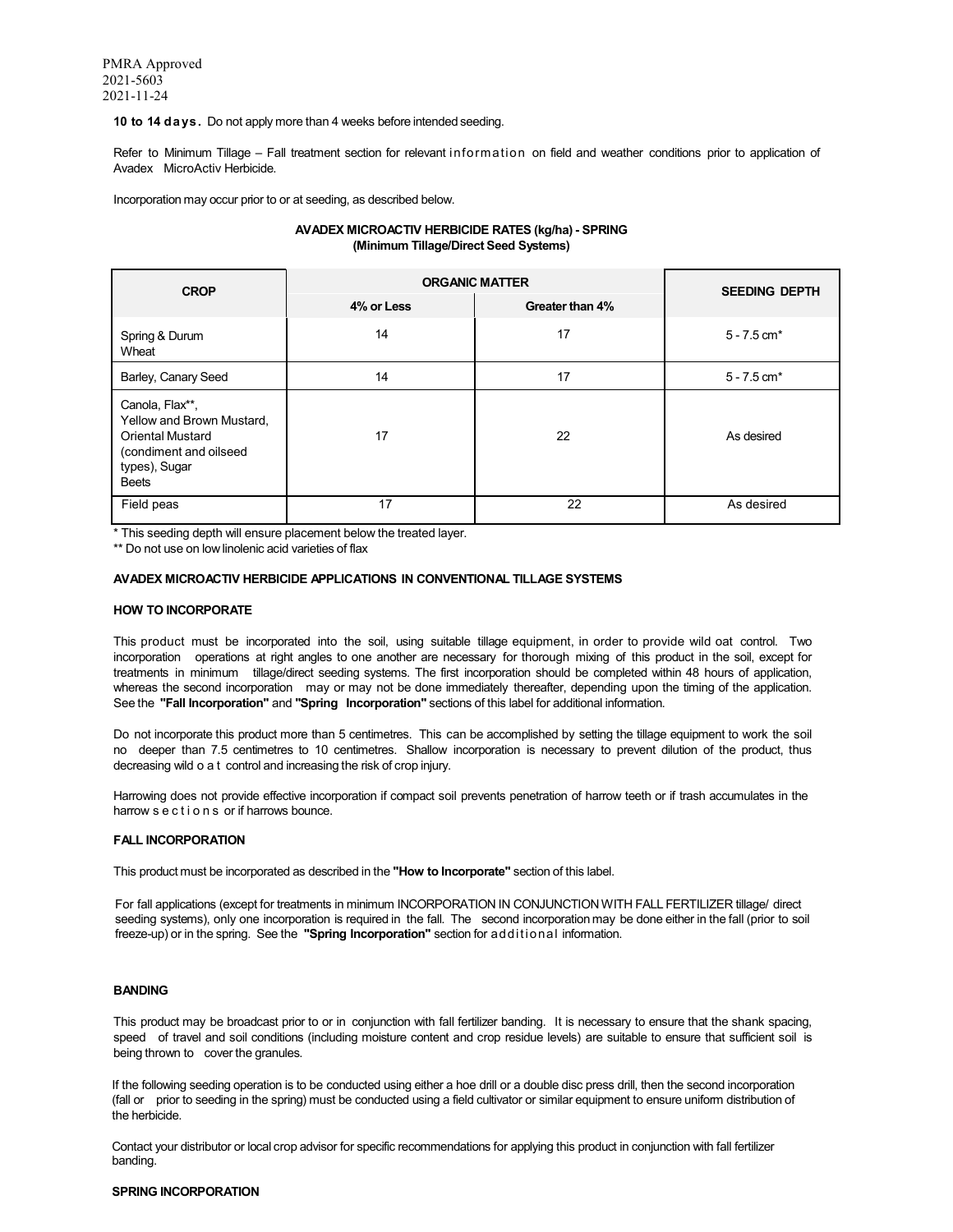#### **Before Seeding**

This product must be incorporated as described in the **"How to Incorporate"** section of this label. This product may be incorporated prior to the seeding of any labelled crop. See the **"General Information"** section for exceptions.

The second incorporation may then be conducted any time until crop emergence. If the second incorporation is conducted after seeding, a harrow or other suitable tillage equipment adjusted to a depth so as not to disturb the seed should be used.

If ridging is a problem after seeding, one harrowing is recommended to eliminate the ridging and ensure uniform distribution of the herbicide.

#### **After Seeding**

This product must be incorporated as described in the **"How to Incorporate"** section of this label.

This product may be incorporated after the seeding of any labelled crop. See the **"General Information"** section for exceptions.

Seed to a depth of 5 to 7.5 centimetres, then immediately shallowly incorporate to a depth of 4 to 5 centimetres using suitable equipment, such as harrows.

The second incorporation must be conducted at a right angle to the first incorporation, any time prior to crop emergence.

Adjust incorporation equipment to a depth so as not to disturb the seed.

#### **NOTE**

FOR BEST RESULTS ON SPRING APPLICATION, DELAY THE SECOND INCORPORATION FOR AT LEAST 48 HOURS FOLLOWING THE FIRST. Under conditions of prolonged cool soil temperatures or extreme drought, a longer delay may be utilized to maximize control.

#### **DIRECTIONS FOR USING AVADEX MICROACTIV HERBICIDE IN CONVENTIONAL TILLAGE SYSTEMS**

The recommended higher rates of this product should be used in soils with greater than 4 percent organic matter content.

#### **Fall Treatment (Incorporated)**

Fall applications of this product must be made after September 15 and until soil freeze-up. Applications made before September 15 may result in reduced effectiveness of the herbicide. See the **"Field Preparation"** and **"How to Incorporate"** sections of this label for a d d i t i o n a l information.

| <b>CROP</b>                                                                                                    |                   | <b>SEEDING DEPTH</b> |                        |                           |
|----------------------------------------------------------------------------------------------------------------|-------------------|----------------------|------------------------|---------------------------|
|                                                                                                                | <b>2% OR LESS</b> | $2 - 4%$             | <b>GREATER THAN 4%</b> |                           |
| Spring & Durum Wheat                                                                                           |                   | 14                   | 17                     | $5 - 7.5$ cm <sup>*</sup> |
| Barley, Canary Seed                                                                                            |                   | 14                   | 17                     | $5 - 7.5$ cm <sup>*</sup> |
| Canola, Flax**, Yellow and<br>Brown Mustard, Oriental<br>Mustard (condiment and oilseed<br>types), Sugar Beets | 14                | 17                   | 22                     | As desired                |
| Field peas                                                                                                     | 14                | 17                   | 22                     | As desired                |

**AVADEX MICROACTIV HERBICIDE RATES (kg/ha) FALL TREATMENT (Incorporated)**

\*This seeding depth will ensure placement below the treated layer. DO NOT SEED DEEPER THAN 7.5 CENTIMETRES.

\*\* Do not use on low linolenic acid varieties of flax

# **Spring Treatment (Incorporated)**

This product can be applied either before or after seeding labelled crops, except as noted in the following table. For applications before seeding, seed to the proper depth immediately or up to 3 weeks after application. Superior wild oat control is generally achieved from applications made before seeding.

For applications made after seeding, application and both incorporations must be completed prior to emergence of the crop. For after seeding applications, optimum wild oat control is achieved when the application and initial incorporation are made as soon as possible after seeding.

See the **"Field Preparation**" and **"How to Incorporate"** sections of this label for additional information.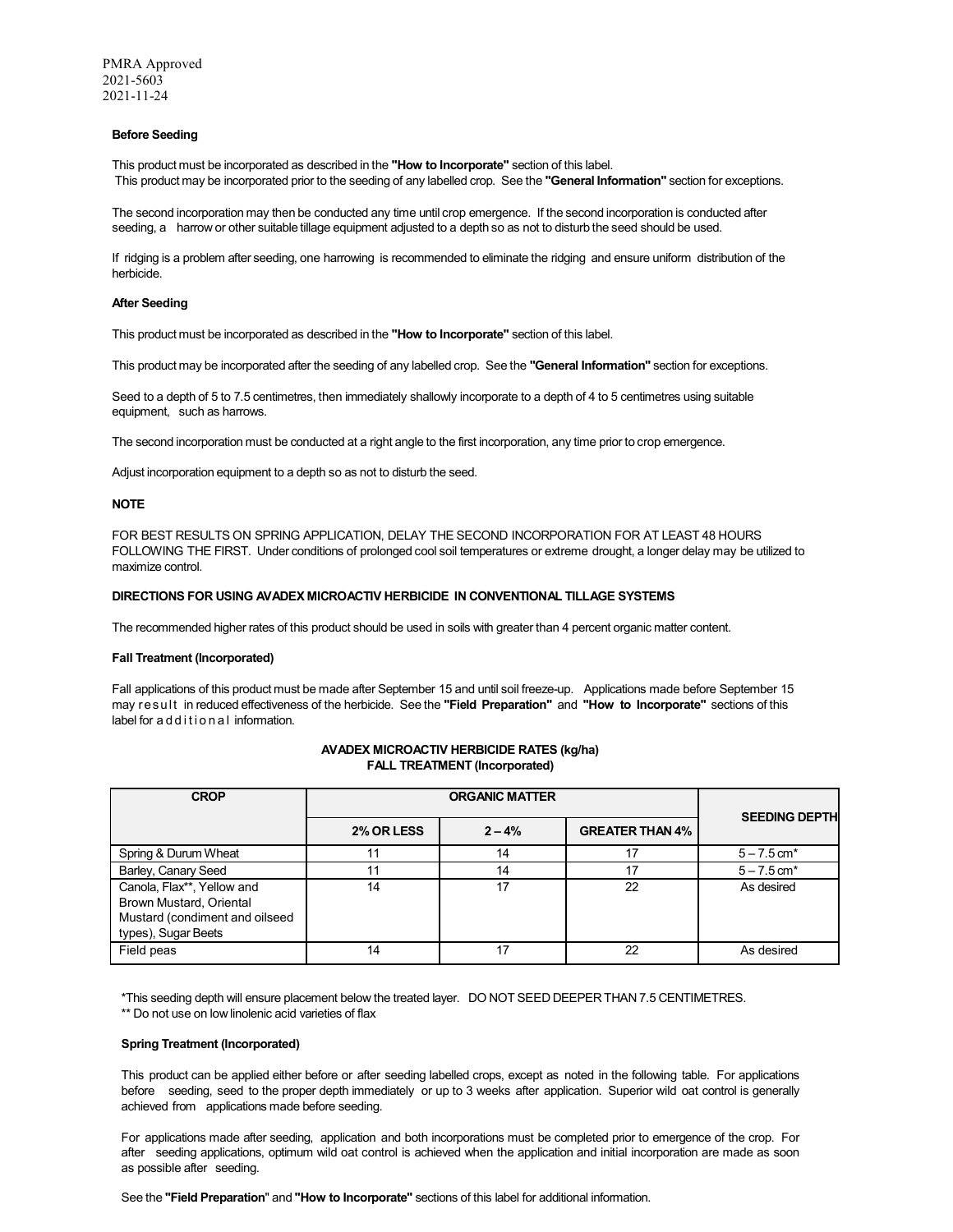# **AVADEX MICROACTIV HERBICIDE RATES (kg/ha) SPRING TREATMENT (Incorporated)**

| <b>CROP</b>                                                                                                  | <b>APPLICATION</b><br><b>TIMING</b> | <b>ORGANIC MATTER</b>      |                           | <b>SEEDING DEPTH</b>      |  |
|--------------------------------------------------------------------------------------------------------------|-------------------------------------|----------------------------|---------------------------|---------------------------|--|
|                                                                                                              |                                     | <b>LESS</b><br><b>THAN</b> | <b>GREATER</b><br>THAN 4% |                           |  |
| Spring & Durum Wheat**                                                                                       | <b>Before Seeding</b>               | 11                         | 14                        | $5 - 7.5$ cm <sup>*</sup> |  |
|                                                                                                              | After Seeding                       | 14                         | 17                        | $5 - 7.5$ cm <sup>*</sup> |  |
| Barley,<br>Canary                                                                                            | Before &<br>After                   | 14                         | 17                        | $5 - 7.5$ cm <sup>*</sup> |  |
| Canola, Flax*** Yellow<br>and Brown Mustard,<br><b>Oriental Mustard</b><br>(condiment and oilseed<br>types), | <b>Before Seeding</b>               | 17                         | 22                        | As desired                |  |
| Field peas                                                                                                   | <b>Before Seeding</b>               | 17                         | 22                        | As desired                |  |

\*This seeding depth will ensure placement below the treated layer. DO NOT SEED DEEPER THAN 7.5 CENTIMETRES.

\*\*DO NOT APPLY this product before seeding wheat in soils with 4 percent or less organic matter (brown, dark brown or greywooded soil zones) where discers are to be used for the seeding operation. If an air seeder is to be used, it must be equipped with a depth control device to ensure accurate seed placement, otherwise crop injury may occur. \*\*\* Do not use on low linolenic acid varieties of flax

# **Buffer Zones**

The buffer zones specified below are required between the point of direct application and the closest downwind edge of sensitive terrestrial habitats (such as grasslands, forested areas, shelter belts, woodlots, hedgerows, pastures, rangeland and shrub lands), sensitive freshwater habitats (such as lakes, rivers, sloughs, ponds, prairie potholes, creeks, marshes, streams, reservoirs and wetlands) and estuarine or marine habitats.

|                              | Buffer Zone (metres) Required for the Protection of: |                |           |                            |
|------------------------------|------------------------------------------------------|----------------|-----------|----------------------------|
| <b>Method of Application</b> | <b>Aquatic Habitat at Water Depths:</b>              |                |           | <b>Terrestrial Habitat</b> |
|                              | $<$ 1 metre                                          | $1 - 3$ metres | >3 metres |                            |
| Ground sprayer*              |                                                      |                |           |                            |
| Ground sprayer with shrouds  |                                                      |                |           |                            |
| Ground sprayer with cones    |                                                      |                |           |                            |

\*For field sprayer application, buffer zones can be reduced with the use of drift reducing spray shields. When using a spray boom fitted with a full shield (shroud, curtain) that extends to the crop canopy or ground, the labelled buffer zone can be reduced by 70%.

When using a spray boom where individual nozzles are fitted with cone-shaped shields that are no more than 30 cm above the crop canopy or ground, the labelled buffer zone can be reduced by 30%.

The DIRECTIONS FOR USE for the uses described in this section of the label were developed by persons other than Gowan Company under the User Requested Minor Use Label Expansion program. For these uses, Gowan Company has not fully assessed performance (efficacy) and/or crop tolerance (phytotoxicity) under all environmental conditions or for all crop varieties when used in accordance with the label. The user should test the product on a small area first, under local conditions and using standard practices, to confirm the product is suitable for widespread application.

# **Annual Canarygrass**

Annual canarygrass seeds can be harvested for human consumption. For control and suppression of labelled weeds. Make one application per year using pre-plant incorporation. Refer to the label for weed species suppressed/controlled and incorporation directions.

# **Recommended Rates of Avadex MicroActiv**

11-17 kg/ha depending on soil type, refer to label recommendations